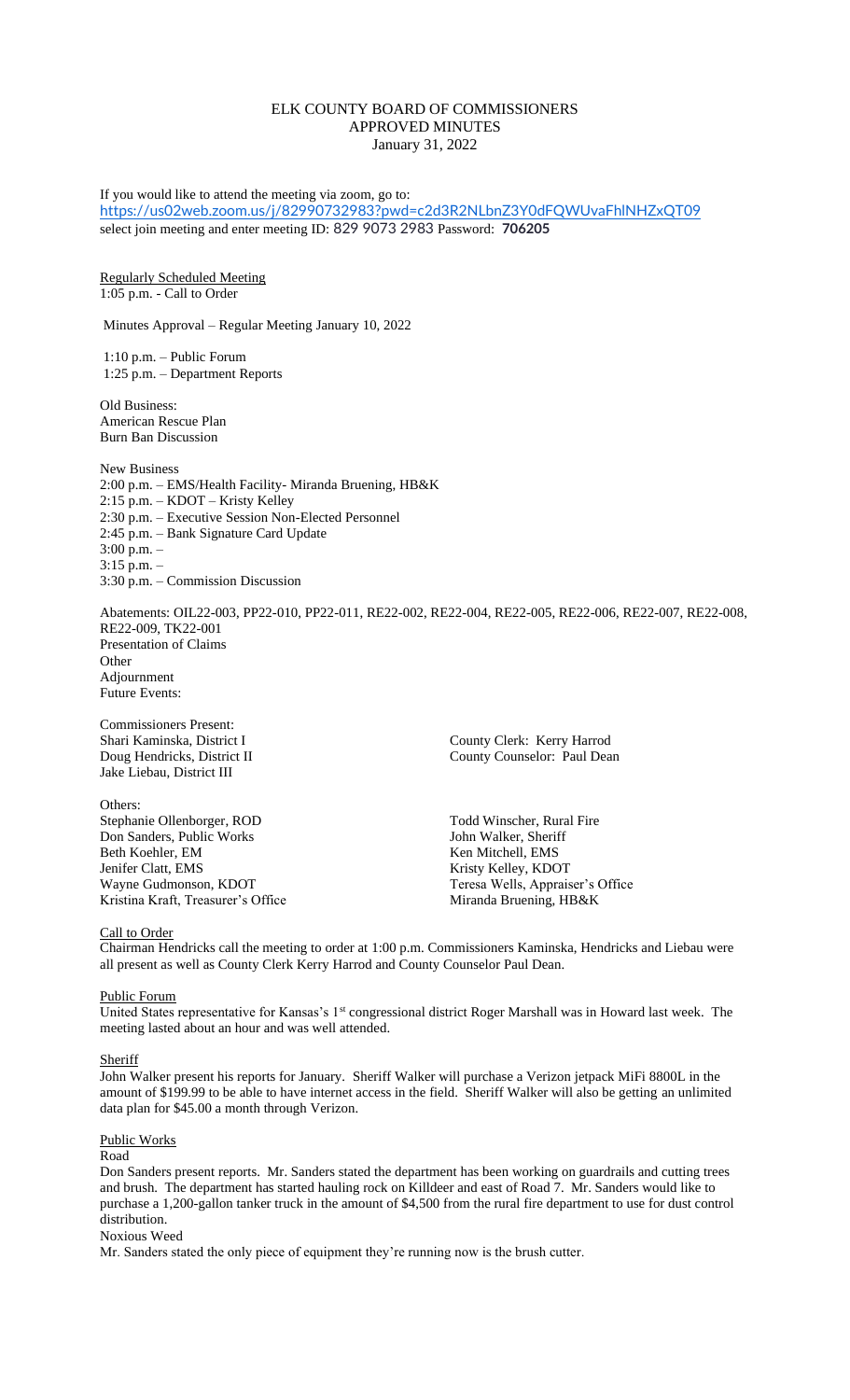## Maintenance

Mr. Sanders stated they are still having fuel problems with the Sheriff's Office generator. Royal T Construction will be repairing the Extension Office roof in the amount of \$1,551.00. Mr. Sanders would like to install a coil in the central heat unit at the Extension Office and take out all the window units, update lighting, paint and put in new flooring.

## Recycling

Mr. Sanders said the changes made a few months ago are working out well. Volume has increased and they are baling plastic and aluminum now.

### Rural Fire

Todd Winscher stated the Howard rescue truck is in service. Mr. Winscher purchased a laptop from the Sheriff's Office in the amount of \$250.00 for the command vehicle. The Rural Fire and Rescue Department had 76 runs in 2021.

### American Rescue Plan

Kerry Harrod stated the second payment will be May 10, 2022.

#### Burn Ban Discussion

Discussion was had regarding burning in the county. It was determined that the Rural Fire Chief Todd Winscher will call the Chairman if a burn ban needs to be issued.

## EMS

Ken Mitchell submitted computer quotes. Commissioner Kaminska moved and Commissioner Liebau seconded the motion to approve the quote from McDonalds Computer Service LLC out of Arkansas City for two desktop computers, signature pad and all the other peripherals that go with that in the amount of \$2,540.00. Motion carried 3-0. Mr. Mitchell presented a drawing of the sign for the new facility. The first out ambulance is down again and is scheduled to be fix this Saturday.

## Emergency Management

Beth Koehler stated the National Weather Service will be doing their Storm Fury session on March 3, 2022. There will be a Foreign Animal Disease exercise on March 24, 2022 at 6:00 p.m.

## County Attorney

Jill Gillett stated she would like to pay for half of the six laptops purchased by the Sheriff's Office out of the County Attorney's Diversion Fund in the amount of \$750.00. Commissioner Kaminska moved and Commissioner Liebau seconded the motion to journal entry \$750.00 from the Diversion Fund to the Sheriff's Equipment Reserve Fund for the purchase of computers. Motion carried 3-0.

## EMS/Health Facility

Miranda Bruening with HB&K stated the doors have been installed. The punch-list meeting will be this Friday at 10:00 a.m. on the interior and exterior of the building. Ms. Bruening will be at the site on February 11, 2022 for the substantial completion. The final pay application will be at the end of February and the retainage payout will be after total completion. An open house will be scheduled when the building is completed.

### Kansas Department of Transportation

Wayne Gudmonson and Kristy Kelley with KDOT was present to discuss highway projects through Elk County. Concerns were brought to Mr. Goodmanson's attention regarding Highway 160 asphalt repairs, shoulder deterioration, a hole down by Oak Valley and the approach to several bridges. The spread of a noxious weed called teasel in the highway right of way was discussed and the State's mowing/spraying practices.

## Executive Session 2:30 p.m.

Commissioner Liebau moved and Commissioner Kaminska seconded the motion to go into executive session for 5 minutes to discuss non-elected personnel with Beverly Signer and Paul Dean present. Motion carried 3-0.

#### Back in session 2:35 p.m.

Action: Commissioner Kaminska moved and Commissioner Liebau seconded the motion to add Barbara Myers to the payroll as a part-time nurse to have deductions taken from her check. Motion carried 3-0.

#### Bank Signature Card

Commissioner Kaminska moved and Commissioner Liebau seconded the motion to remove Amy Bliss and add Stefni Hebb to the bank signature card and leave all others as is. Motion carried 3-0.

#### Executive Session 2:43 p.m.

Commissioner Kaminska moved and Commissioner Liebau seconded the motion to go into executive session for 10 minutes to discuss legal matters with Todd Winscher and Paul Dean present. Motion carried 3-0.

Back in session 2:53 p.m.

No action taken.

# ROZ

Commissioner Kaminska moved and Commissioner Liebau seconded the motion to adopt Resolution 22-02 authorizing participation in the ROZ Student Loan Repayment Program for 2022 in the amount of \$4,500. Motion carried 3-0.